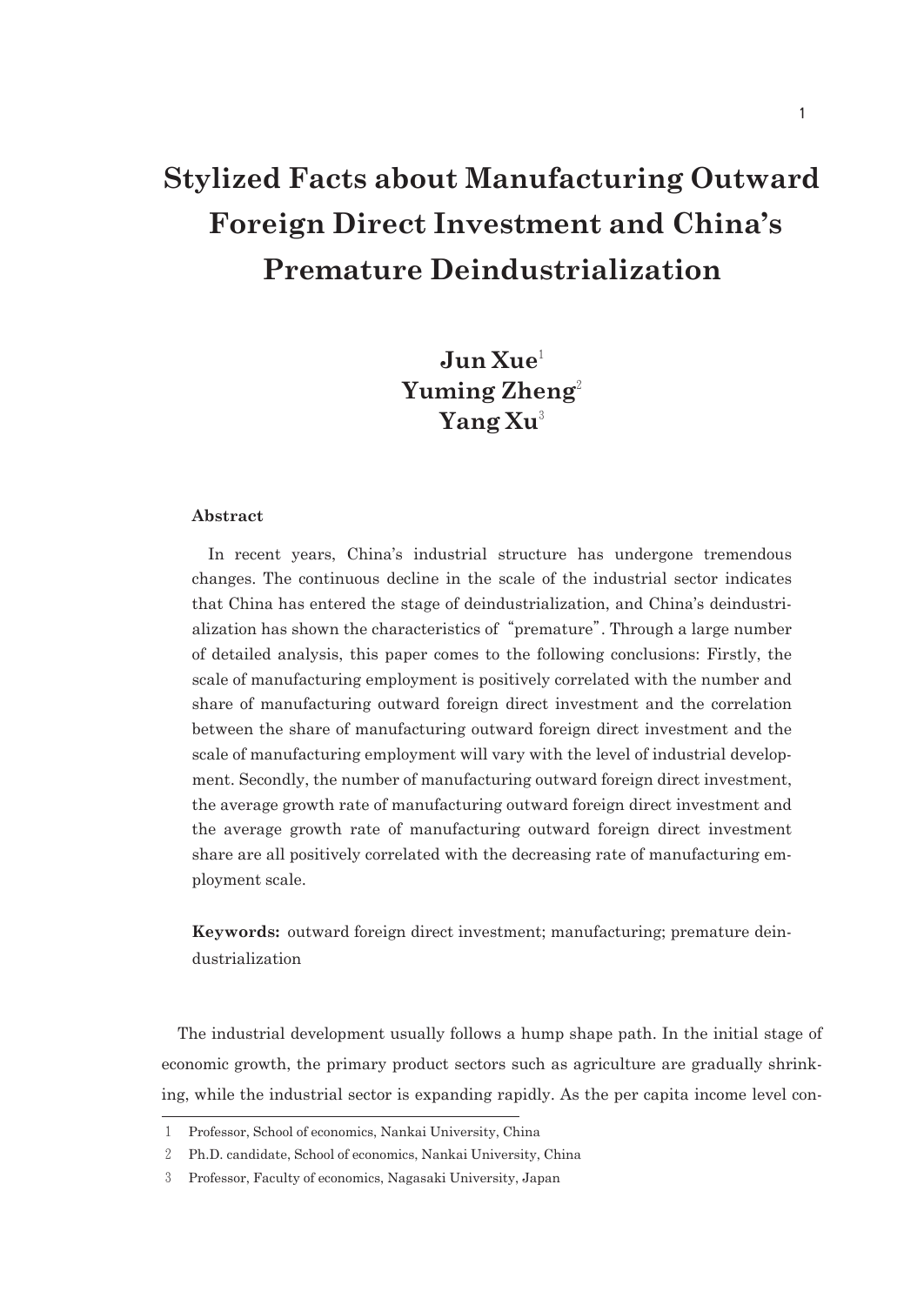tinues to increase, when the degree of industrialization gradually reaches a certain level, the share of industrial output or employment begins to continue to decline. A country is considered to have embarked on the deindustrialization phase when its share of industrial or manufacturing employment peaks. Compared with the early industrialized developed countries, China's deindustrialization has shown the characteristics of"premature", that is, when deindustrialization occurs, the country's industrial or manufacturing scale and economic development level are still at a relatively low level. According to the World Bank's standards, China's per capita GDP has not reached the level of developed countries, and it belongs to the middle-income level. The turning point occurred during this period, indicating that China's deindustrialization can be regarded as premature deindustrialization.

### 1.**Stylized facts on China's premature deindustrialization**

Figure 1 shows the share of manufacturing employment and the real GDP per capita  $(in 2011 constant USD)$  in China and some developed countries at the time of deindustrialization, it can be seen from the figure that when China enters the stage of deindustri



Date source: CSMAR database

**Figure**1**: Scatter plot of real GDP per captial and peak manufacturing employment share of selected country**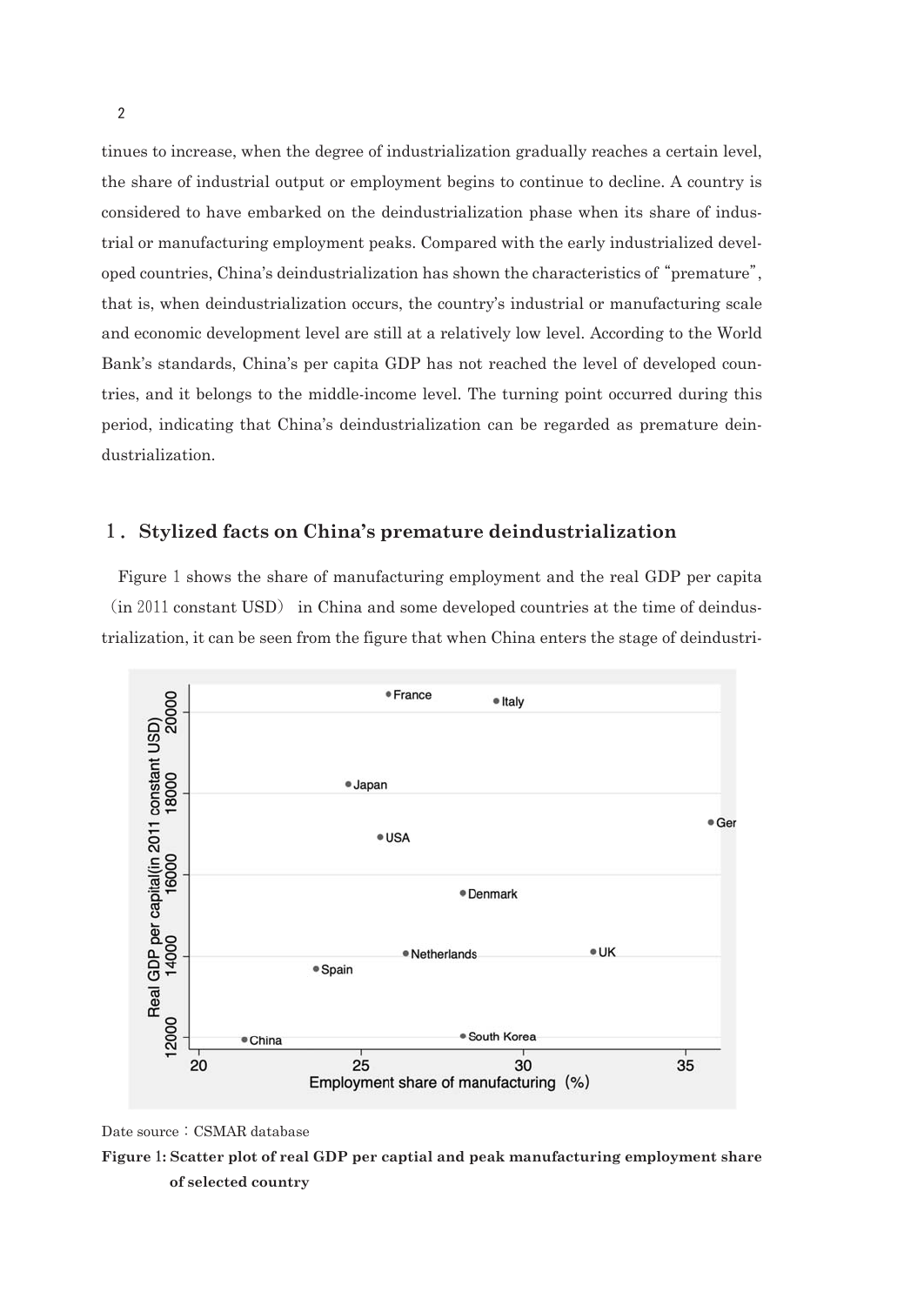| Provinces    | Year     | Peak manufacturing | Real GDP per capita (in 2000 |  |  |  |
|--------------|----------|--------------------|------------------------------|--|--|--|
|              |          | employment share   | constant RMB)                |  |  |  |
| Shanghai     | 2012     | 0.39               | 120057.4                     |  |  |  |
| Tianjin      | 2011     | 0.42               | 85231.75                     |  |  |  |
| Guangdong    | 2013     | 0.51               | 55797.72                     |  |  |  |
| Zhejiang     | 2008     | 0.43               | 35748.12                     |  |  |  |
| Jinlin       | 2013     | 0.26               | 31393.32                     |  |  |  |
| Henan        | 2016     | 0.32               | 29313.49                     |  |  |  |
| Jiangsu      | 2007     | 0.44               | 28546.71                     |  |  |  |
| Hainan       | 2013     | 0.11               | 28044.87                     |  |  |  |
| Jiangxi      | 2016     | 0.3                | 28010.29                     |  |  |  |
| Beijing      | $2005\,$ | 0.2                | 39723.418                    |  |  |  |
| Anhui        | 2016     | 0.24               | 27137.83                     |  |  |  |
| Hubei        | 2011     | 0.29               | 25494.21                     |  |  |  |
| Fujian       | 2006     | 0.51               | 22177.94                     |  |  |  |
| Shandong     | 2006     | 0.38               | 20279.1                      |  |  |  |
| Hunan        | 2011     | 0.23               | 20059.54                     |  |  |  |
| Liaoning     | 2005     | 0.3                | 19119.82                     |  |  |  |
| Qinghai      | 2011     | 0.2                | 18886.07                     |  |  |  |
| Sichuan      | 2011     | 0.23               | 17747.74                     |  |  |  |
| Guangxi      | 2012     | 0.2                | 17276.86                     |  |  |  |
| Heilongjiang | 2005     | 0.21               | 14171.12                     |  |  |  |
| Hebei        | 2005     | 0.24               | 13049.3                      |  |  |  |
| Shanxi       | 2007     | 0.2                | 12541.67                     |  |  |  |
| Yunnan       | 2009     | 0.19               | 11051.16                     |  |  |  |
| Ningxia      | 2007     | 0.19               | 10363.9                      |  |  |  |
| Shanxi       | 2005     | 0.26               | 7961.51                      |  |  |  |
| Gansu        | 2005     | 0.23               | 6387.284                     |  |  |  |
| Neimenggu    | 2005     | 0.18               | 5871.794                     |  |  |  |
| Chongqing    | 2005     | 0.25               | 5157.315                     |  |  |  |
| Guizhou      | 2005     | 0.2                | 4363.299                     |  |  |  |

|  |  | Table 1: The scale of manufacturing employment and real GDP per capita at the begin- |  |  |  |  |  |
|--|--|--------------------------------------------------------------------------------------|--|--|--|--|--|
|  |  | ning of deindustrialization in some provinces of China                               |  |  |  |  |  |

Note:1.In this paper, there are two sense of manufacturing scale change can be viewed as deindustrialization : The first, from 2005 to 2020, when the share of manufacturing employment continues to decline for a period of time; the second,even if it rises, but it does not exceed the highest value of the previous stage.2.Some provinces,such as Beijing and Heibei,have seen their scale of manufacturing begin to decline in the late 1990s, table 1 takes the highest point of these provinces during the investigation period as the peak manufacturing employment share.3.Date source:National Bureau of Statistics of the People's Republic of China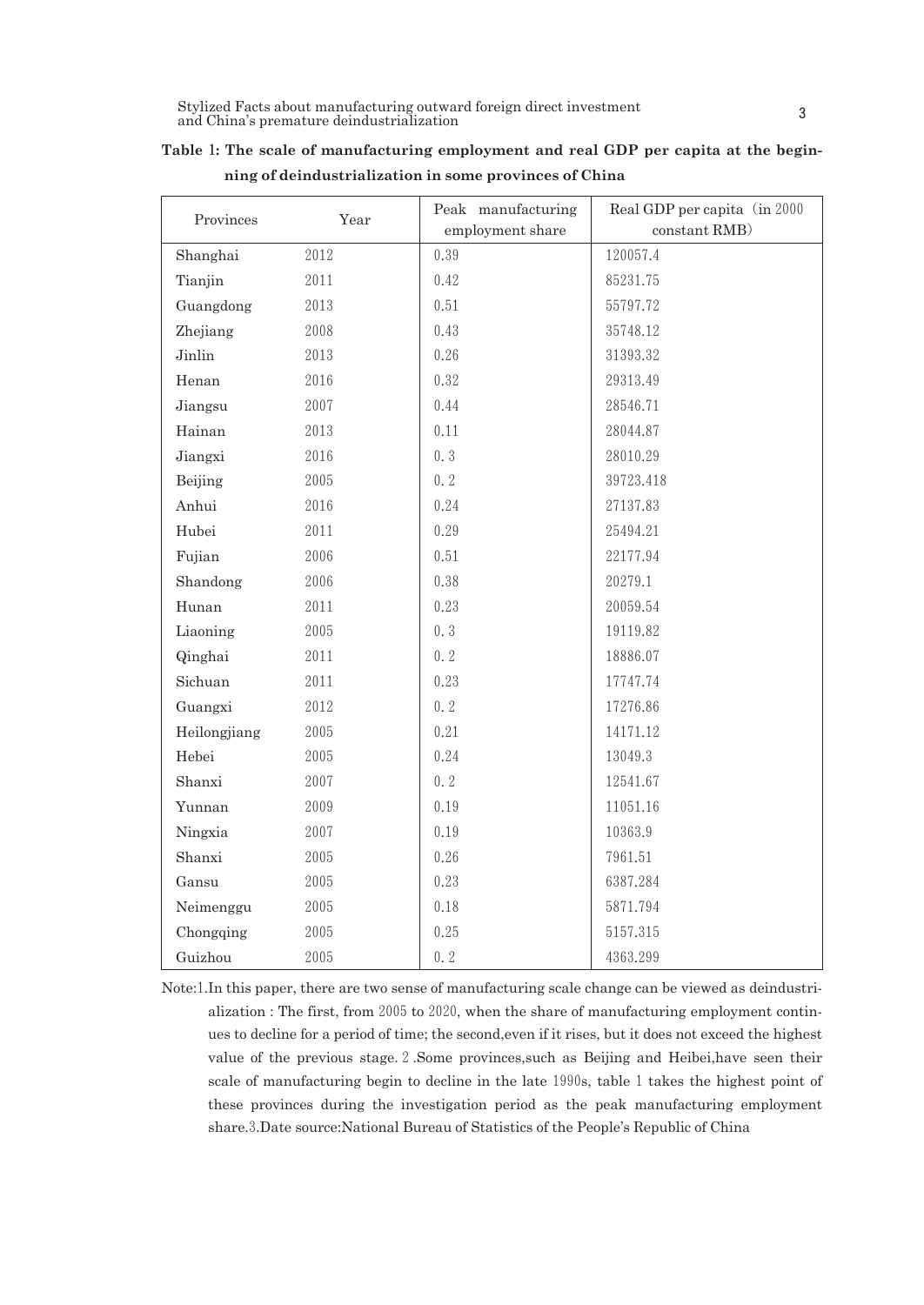alization, the scale of manufacturing employment and per capita income are much lower than those of developed countries such as Japan and the United Kingdom.

From regional perspective, China's regions are affected by differences in resource endowments, geographical and cultural environments, and economic development foundations, leading to significant differences in industrial development among regions. On average, the scale of manufacturing in the eastern coastal areas is relatively large, while in the central and western region it is relatively small.

It can be found from Table 1 that although the actual per capita income level of the southeastern coastal provinces at the beginning of deindustrialization is much higher than that of the provinces in the central and western regions, most of them are still lower than the level of income of early industrializers at the same stages. In addition, figure 2 shows that the provinces in the southeast coastal regions are not only starting to deindustrialize at relatively high levels of income, but also are able to build a large industry sectors such like the peak manufacturing employment share of Zhejiang province was about  $43\%$  and about  $51\%$  in Guangdong province. When the other provinces entered the deindustrialization stage, the average per capita income level and the employment scale of the manufacturing was much lower than that of the eastern provinces. We can con



**Figure**2**: Scatter plot of real GDP per capital and peak manufacturing employment share in selected provinces of China**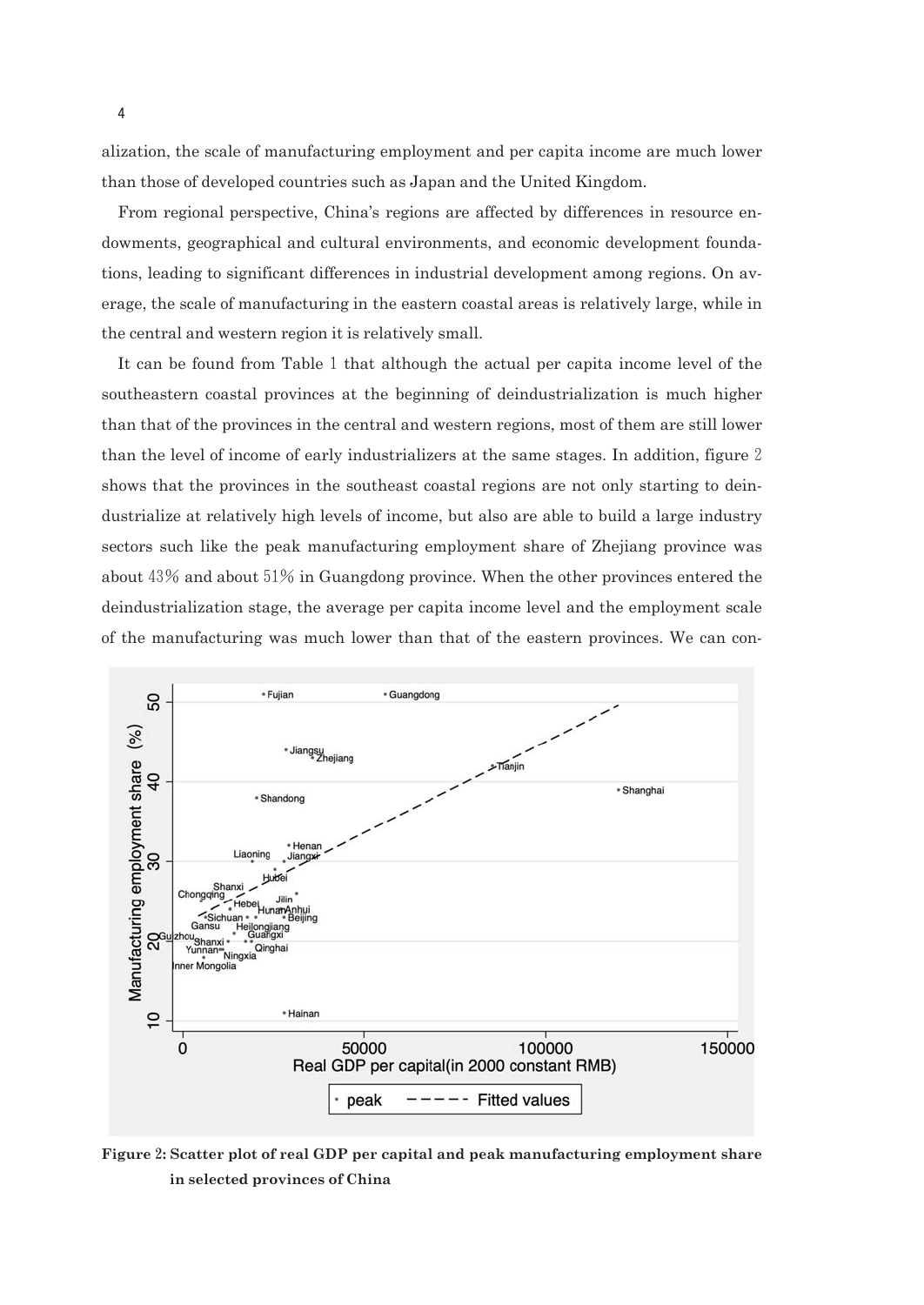clude that the premature deindustrialization is common in the regions with different economic development level in China.

### 2.**Stylized facts on China's manufacturing outward foreign direct investment**

Manufacturing outward foreign direct investment (OFDI) is an important component of OFDI in China, and its share of the total OFDI remained stable at about  $20$  per cent between 2005 and 2020. From the regional distribution of manufacturing OFDI, there are obvious differences between different regions of China. China's manufacturing OFDI is mainly concentrated in Beijing, Guangdong, Zhejiang and Shanghai, the average number of manufacturing OFDI from  $2005$  to  $2020$  is about  $48.3, 39.5, 28.3$  and  $27$  respectively. The provinces with the least manufacturing OFDI are Tibet, Guizhou and Qinghai, and the average number of manufacturing OFDI (from 2005 to 2020) is only 0.125, 0.125 and 0.25. It is worth noting that regions where manufacturing OFDI is relatively concentrated does not mean that the share of manufacturing OFDI in all OFDI (calculated based on the

|                | Average number of Average share of |               |           | Average number of Average share of |               |  |  |
|----------------|------------------------------------|---------------|-----------|------------------------------------|---------------|--|--|
| Provinces      | manufacturing                      | manufacturing | Provinces | manufacturing                      | manufacturing |  |  |
|                | OFDI                               | OFDI          |           | OFDI                               | OFDI          |  |  |
| Shanghia       | 27.063                             | 0.194         | Jiangsu   | 23.250                             | 0.312         |  |  |
| Yunan          | 0.875                              | 0.210         | Jiangxi   | 2.688                              | 0.362         |  |  |
| Inner Mongolia | 1.375                              | 0.299         | Hebei     | 6.750                              | 0.433         |  |  |
| Beijing        | 48.313                             | 0.166         | Henan     | 4.188                              | 0.427         |  |  |
| Jilin          | 2.625                              | 0.527         | Zhejiang  | 28.313                             | 0.336         |  |  |
| Sichuan        | 5.625                              | 0.343         | Hainan    | 1.313                              | 0.094         |  |  |
| Tianjin        | 3.313                              | 0.301         | Hubei     | 5.563                              | 0.320         |  |  |
| Ningxia        | 0.500                              | 0.283         | Hunan     | 5.375                              | 0.436         |  |  |
| Anhui          | 8.063                              | 0.553         | Gansu     | 0.875                              | 0.204         |  |  |
| Shandong       | 21.563                             | 0.413         | Fujian    | 6.875                              | 0.241         |  |  |
| Shanxi         | 1.438                              | 0.450         | Guizhou   | 0.125                              | 0.094         |  |  |
| Guangdong      | 39.500                             | 0.224         | Liaoning  | 6.125                              | 0.438         |  |  |
| Guangxi        | 1.188                              | 0.327         | Chongqing | 6.000                              | 0.548         |  |  |
| Shanxi         | 2.188                              | 0.320         | Qinghai   | 0.250                              | 0.188         |  |  |
| Heilongjiang   | 0.938                              | 0.236         |           |                                    |               |  |  |

**Table** 2**: Average number and share of manufacturing OFDI**(2005**-**2020)**in some provinces of China**

Date source: The data were compiled by the author according to BvD-Zephyr database and fDi-Markets database.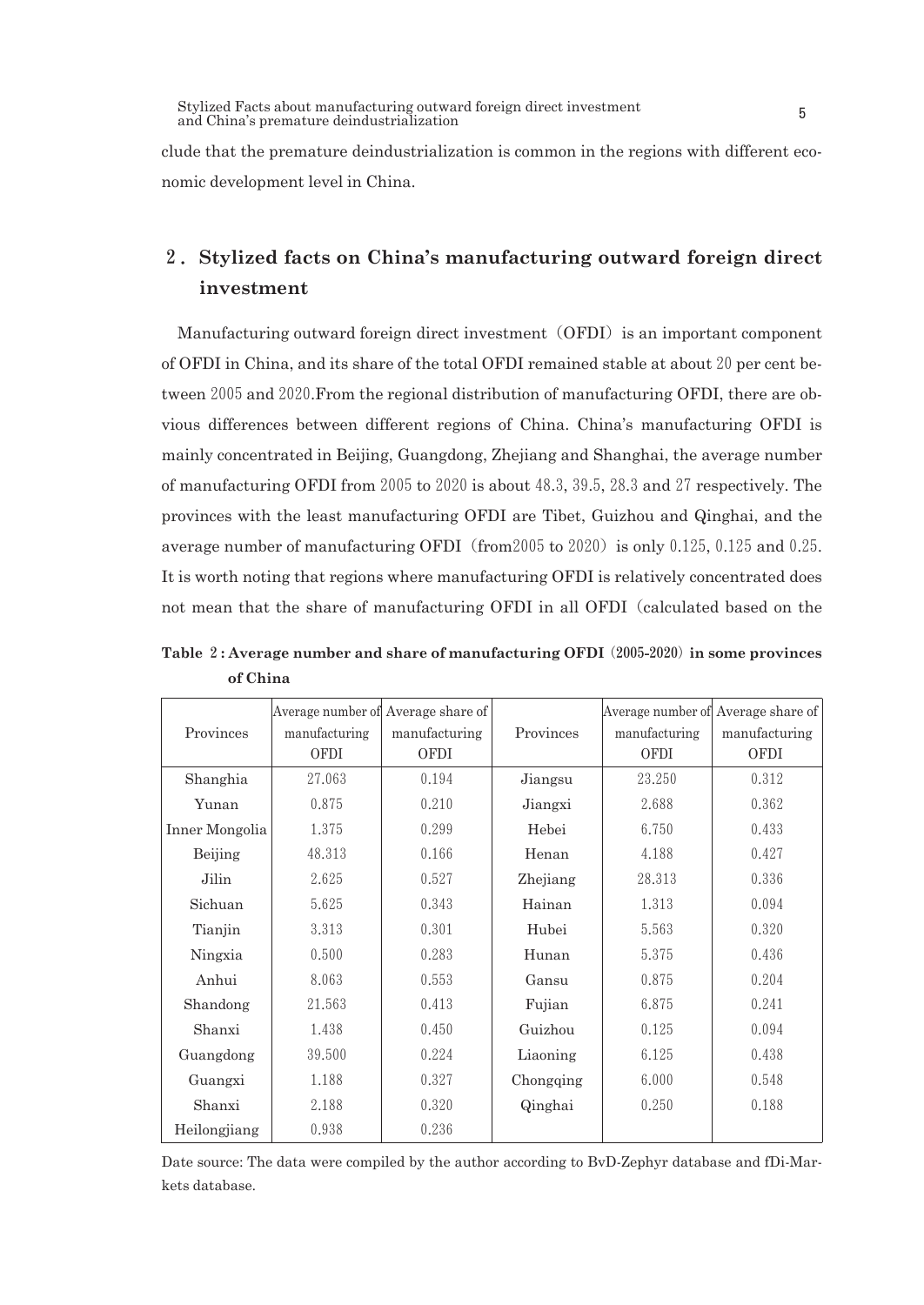number of investments) is also relatively high. In the past fifteen years, the provinces with a higher average share of manufacturing OFDI are Anhui (about  $55\%$ ), Chongqing (about  $54\%$ ) and Jilin (52%), while the average proportion of manufacturing OFDI in Beijing is only 16%, only 22% in Guangdong province and 19% in Shanghai. (See Table 2) for details).

### 3.**China's manufacturing OFDI and premature deindustrialization**

In the past decade, affected by the rapid rise of labor, land and environmental protection costs, some enterprises have chosen to transfer domestic factories and production lines to abroad such as Southeast Asia to alleviate the pressure caused by the rise of production costs. As a necessary way for enterprises to produce overseas, OFDI is closely related to the declining of the scale of domestic manufacturing sectors. In terms of industry distribution, China's manufacturing OFDI is mainly concentrated in basic metals and metal products manufacturing, machinery and equipment manufacturing, radio and television and communication equipment manufacturing, automobile, trailer and semitrailer manufacturing and other subsectors. At the same time, the data on the average number of workers employed by industrial enterprises above designated size shows that the employment in industrial enterprises (above designated size) continued to rise from  $2005$  to  $2014$ , and then began to decline. By  $2019$ , the average number of workers employed by industrial enterprises(above designated size)had decreased by 20,481,300. Among them, the average number of employees in the basic metals and metal products industries fell by up to about 2.449 million, and the average number of employees in other industries where OFDI is concentrated has also seen a significant decline.

In addition to above direct relationship, there is an indirect link between manufacturing OFDI and the scale of manufacturing sectors. Some studies believe that OFDI may crowd out domestic investment through methods such as tightening liquidity(Yang, 2019).Taking Shanghai as an example, Table3lists the investment completion value of selected manufacturing industries in Shanghai's Pudong New Area from 2009 to 2019 and the share of selected industries OFDI in the total manufacturing OFDI in Shanghai. Overall, investment completion value in the manufacturing sector showed an upward trend, rising from 19.87 billion yuan to  $39.826$  billion yuan in 10 years, while most OFDI intensive industries showed a downward trend in investment completion value, and compared with the industries with small share of OFDI, the industries with high OFDI share had a greater decline in investment completion value from 2014 to 2019.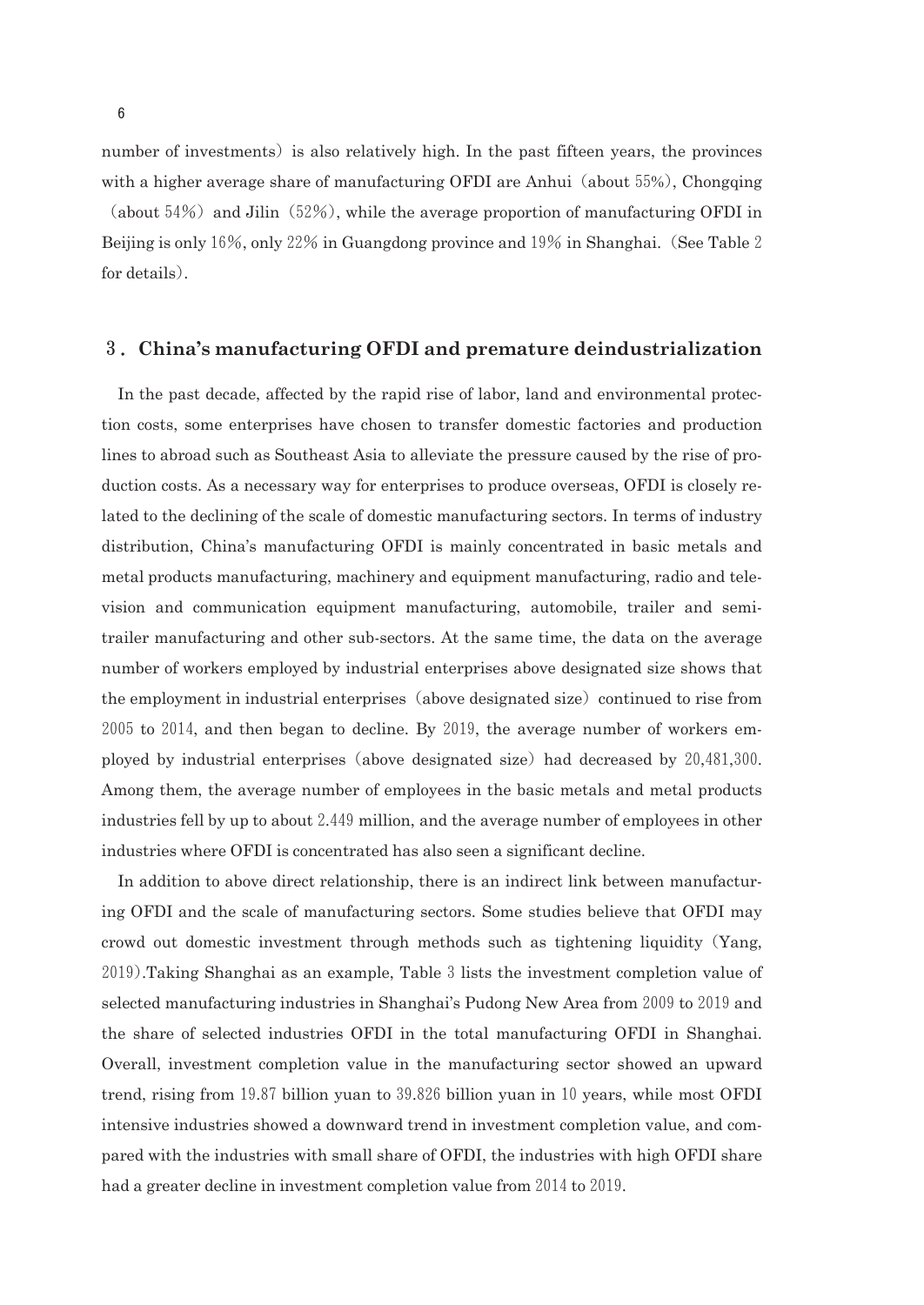|                                                    |                                                           | 2009                 |                                                          | 2014                        | 2019                                                      |                      |  |
|----------------------------------------------------|-----------------------------------------------------------|----------------------|----------------------------------------------------------|-----------------------------|-----------------------------------------------------------|----------------------|--|
| Industries                                         | Investment<br>completed<br>value $(100)$<br>million yuan) | OFDI<br>share $(\%)$ | Investment<br>completed<br>value $(100$<br>million yuan) | <b>OFDI</b><br>share $(\%)$ | Investment<br>completed<br>value $(100)$<br>million yuan) | OFDI<br>share $(\%)$ |  |
| Basic metals and<br>metal products<br>manufaturing | 4.6                                                       | $\left( \right)$     | 5.72                                                     | 10                          | 0.97                                                      | 1.96                 |  |
| Food<br>manufacturing                              | 3.4                                                       | 3.92                 | 1.34                                                     | 12                          | 1.83                                                      | 7.84                 |  |
| Machinery and<br>equipment<br>manufacturing        | 30.33                                                     | 3.92                 | 37.35                                                    | 7                           | 32.03                                                     | 5.88                 |  |
| Electrical<br>machinery<br>manufacturing           | 14.521                                                    | $\overline{0}$       | 8.22                                                     | 1                           | 5.18                                                      | 1.96                 |  |
| Pharmaceutical<br>manufacturing                    | 5.3                                                       | $\theta$             | 31.33                                                    | 15                          | 8.89                                                      | 11.76                |  |
| Manufacturing                                      | 198.7                                                     | 100                  | 303.8                                                    | 100                         | 398.26                                                    | 100                  |  |

| Table 3: Investment completed value and OFDI share of selected industries in Pudong |  |  |  |  |
|-------------------------------------------------------------------------------------|--|--|--|--|
| New Area, Shanghai                                                                  |  |  |  |  |

Note:1. Due to the lack of data on industrial investment completed value in manufacturing subsectors in Shanghai, this table uses the data of Pudong New Area, which has the largest industrial output value in Shanghai.2. Date source: Shanghai Pudong New Area Statistical Yearbook



**Figure**3**: Scatter plot of the average number of manufacturing OFDI and the peak manufacturing employment share**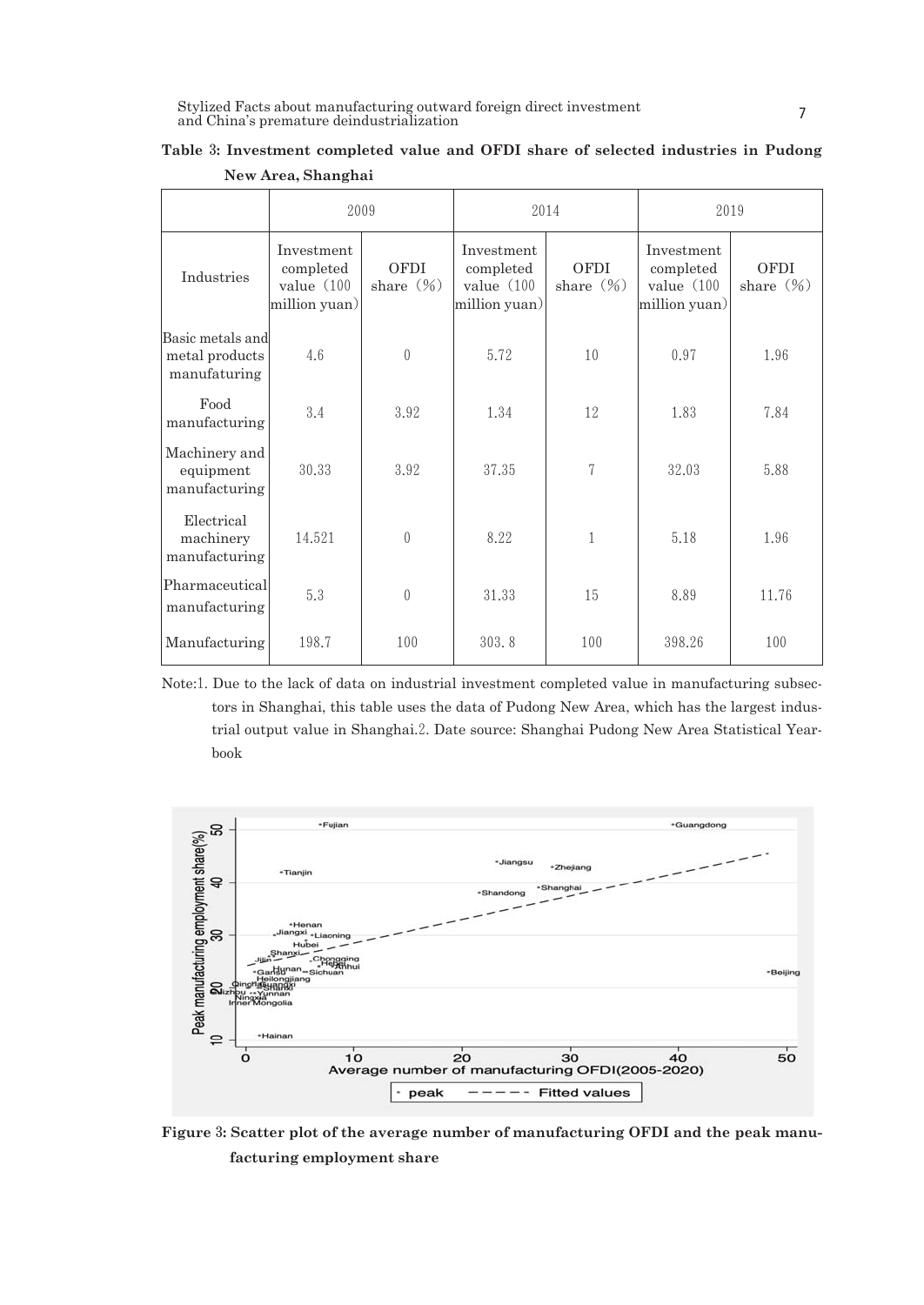Figure 3 is a scatter plot of the average number of manufacturing OFDI and the peak manufacturing employment. The fitting line in the figure is inclined to the upper right, which indicates that the higher the level of industrialization, the higher the level of manufacturing OFDI, and the number of manufacturing OFDI in regions with high levels of industrialization is much higher than regions with lower levels of industrialization. The possible reasons for this are: First of all, regions with higher manufacturing development levels tend to have higher overall OFDI levels, and manufacturing OFDI as a part of them will naturally be higher. Second, manufacturing costs tend to rise faster in more industrialized regions, making it more possible for local manufacturing firms to deploy their production overseas via OFDI to reduce production costs.



**Figure**4**: Scatter plot of the average share of manufacturing OFDI and the peak manufacturing employment share**

Figure 4 illustrates the relationship between the average manufacturing share and the peak manufacturing employment share. Although the fitting line slopes upward, it tends to be flat, which indicates that the positive correlation between the share of manufacturing OFDI and the scale of manufacturing employment is not obvious. When we carefully observe the data distribution in the figure, we can find that in regions with large manufacturing sectors (where peak manufacturing employment share accounts for more than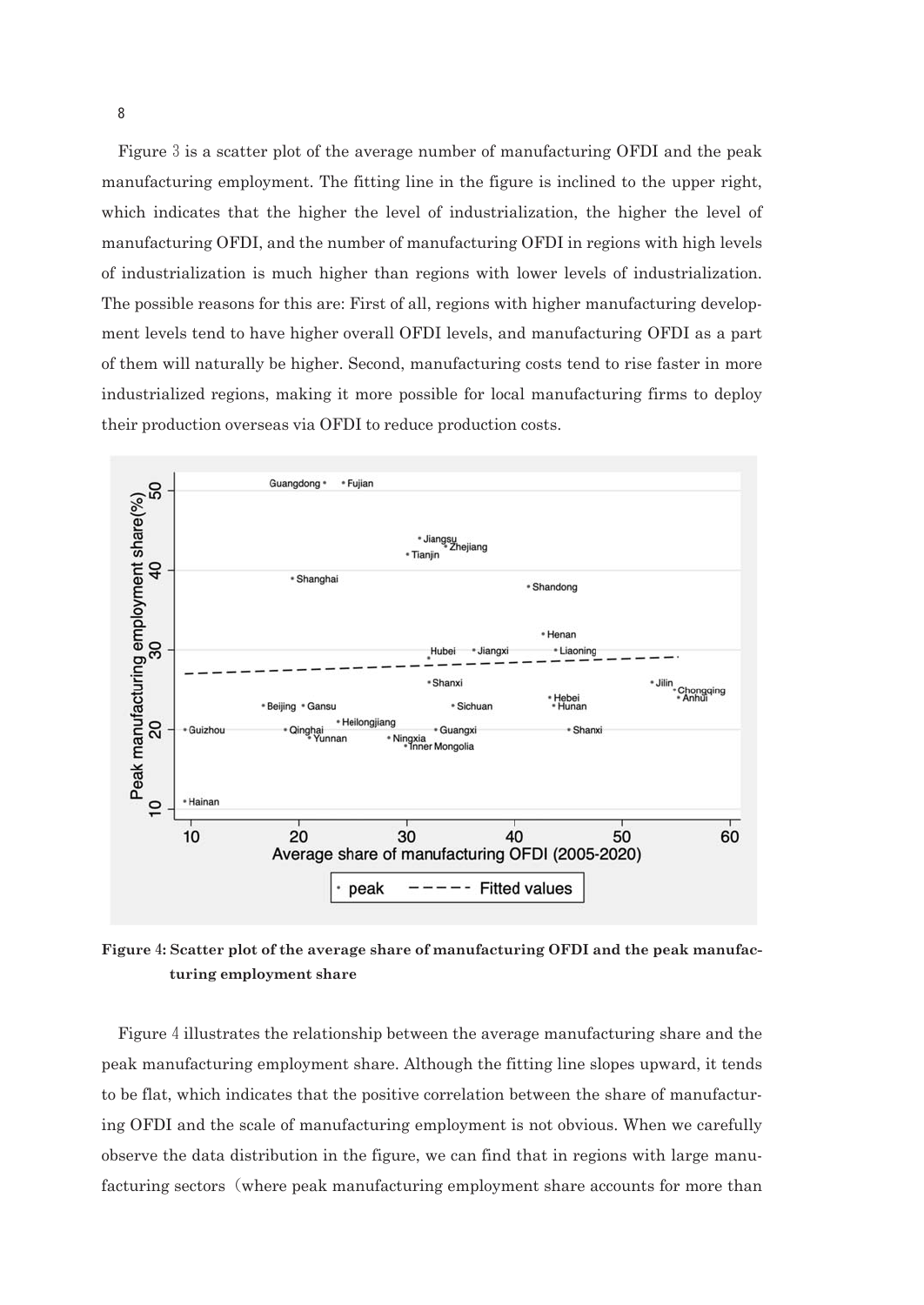30%), the share of manufacturing OFDI is negatively correlated with the level of industrialization, for example, in Guangdong and Fujian provinces, the share of manufacturing employment is as high as about  $50\%$  and the average manufacturing OFDI share is only about21%, while in Shandong and Henan provinces, the scale of manufacturing employment is relatively small, but the average manufacturing OFDI is more than40%. In the regions with small manufacturing scale, there is a positive correlation between OFDI and employment scale: provinces with high manufacturing OFDI, such as Jilin Province (about 53%), the peak employment share of manufacturing industry is about 26%, while provinces with lower levels of manufacturing OFDI, such as Hainan province

(about  $9\%$ ), its share of manufacturing employment peaked at just 11 per cent.

In order to further study whether the difference in the level of industrialization will cause the difference in the correlation between the share of manufacturing OFDI and the scale of employment in the manufacturing sectors, this part draws the scatter plots of manufacturing OFDI share and manufacturing employment in regions with high industrial development level (the peak level of employment is more than  $30\%$ ) and regions with low industrial development level. The distribution of data and the downward trend of fit-



Date source: CSMAR datebase

**Figure**5**: Scatter plot of the share of manufacturing OFDI and the manufacturing employment share in high industrialized regions**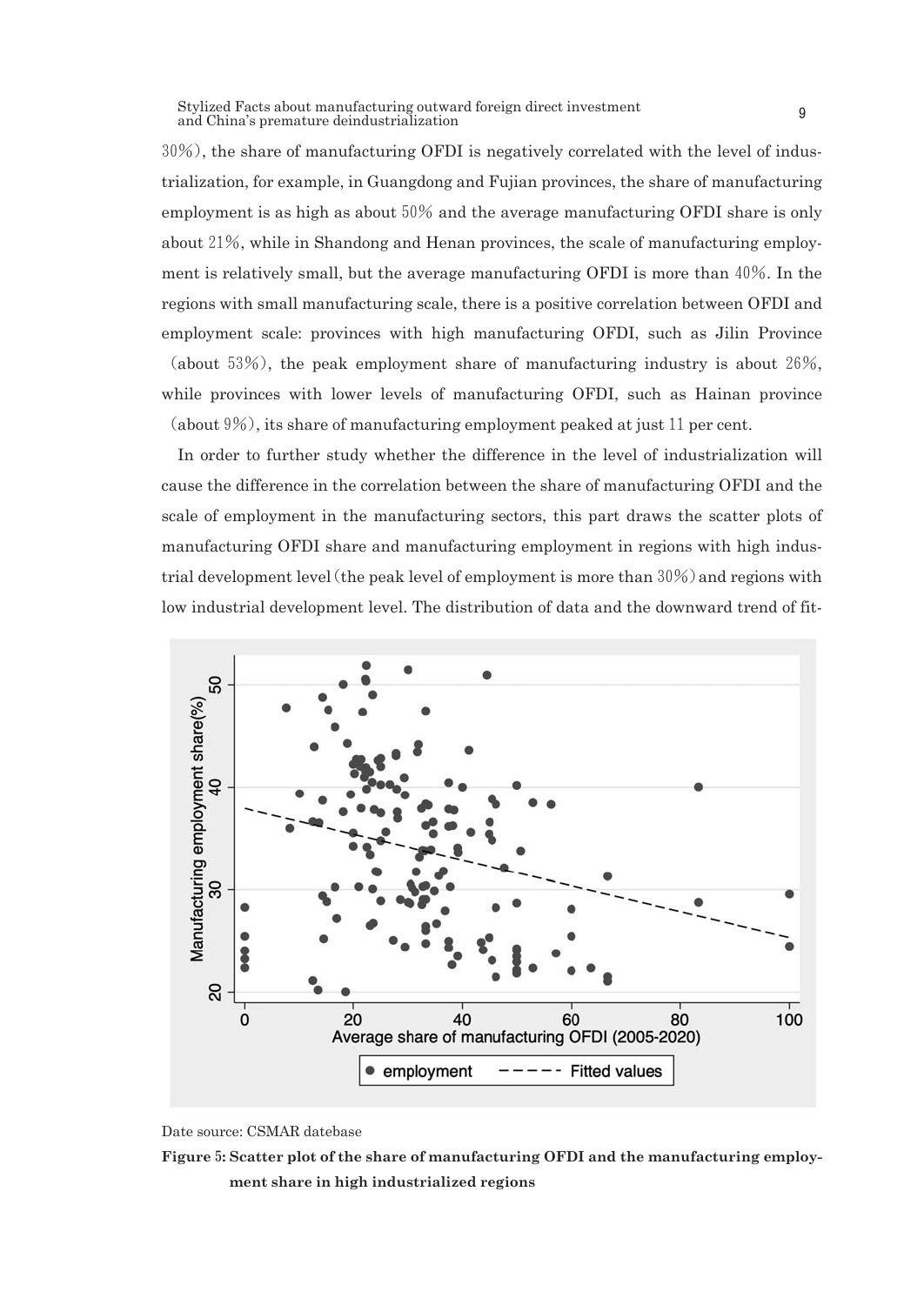

Date source: CSMAR datebase



ting lines in figure 5 show that in regions with a high level of industrialization, the higher the share of OFDI in manufacturing, the smaller the size of manufacturing employment, that is, the increase in the share of manufacturing OFDI will lead to a greater degree of deindustrialization. Figure 6 shows that in less industrialized regions, manufacturing employment scale increases as the share of manufacturing OFDI increases.

The above part proves the correlation between manufacturing OFDI(including the number and share of manufacturing OFDI) and the employment scale of manufacturing, but at the same time, the rapid reduction of industrial sector is one of the feature of premature deindustrialization in China. From 2005 to 2020, the average annual increase in the value-added share of China's service sectors was about  $0.88$  percentage, rising rapidly from  $41.3\%$  in 2005 to  $54.5\%$  in 2020, while the proportion of industrial added value decreased from  $42\%$  in  $2006$  to  $30.8\%$  in  $2020$ , with an average annual decline of more than 1.3 percentage points. Furthermore, compared with other developing countries in the world, the proportion of service industry output in developing countries such as India and Latin America increased by an average of 7 percentage points between 1985 and 2014,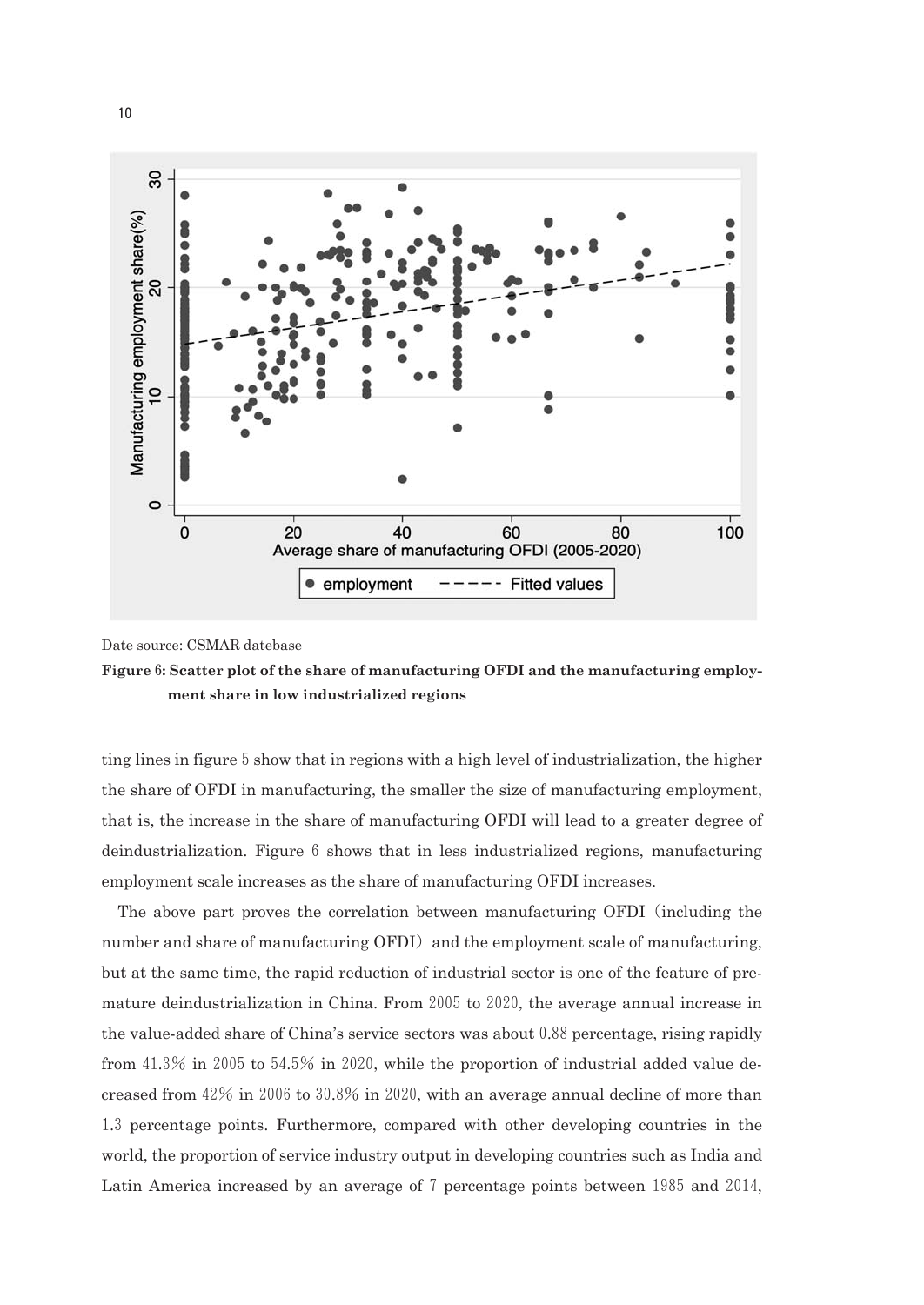while the proportion of China's service sectors output increased by 21.3% during this period(Wei,2019). Therefore, this section further analyzes the correlation between OFDI in manufacturing and the rate of decline in manufacturing employment share. The rate of decline is calculated by averaging decrease of manufacturing employment share from the year when the manufacturing employment share in each province reaches its peak to 2020, for example, the share of manufacturing employment in Zhejiang Province reached

| Provinces      | Rate of decline in<br>manufacturing<br>employment scale | Average growth rate of<br>manufacturing OFDI | Average growth rate of<br>manufacturing OFDI share |
|----------------|---------------------------------------------------------|----------------------------------------------|----------------------------------------------------|
| Shanghai       | 2.393                                                   | 45.276                                       | 15.194                                             |
| Yunan          | 0.749                                                   | $-37.037$                                    | $-20.741$                                          |
| Inner Mongolia | 0.439                                                   | 101.111                                      | $-5.951$                                           |
| Beijing        | 1.018                                                   | 8.122                                        | $-2.212$                                           |
| Jilin          | 1.213                                                   | 23.571                                       | $-10.529$                                          |
| Sichuan        | 0.765                                                   | 8.862                                        | $-1.56$                                            |
| Tianjin        | 1.835                                                   | 40.444                                       | 1.531                                              |
| Ningxia        | 0.446                                                   | $-25$                                        | $-35.556$                                          |
| Anhui          | 0.291                                                   | 35.167                                       | 7.812                                              |
| Shandong       | 0.969                                                   | 32.602                                       | 9.47                                               |
| Shanxi         | 0.547                                                   | 16.071                                       | $-1.753$                                           |
| Guangdong      | 1.738                                                   | 12.803                                       | 0.168                                              |
| Guangxi        | 0.951                                                   | $-31.667$                                    | 10.667                                             |
| Jiangsu        | 0.795                                                   | 32.519                                       | 8.546                                              |
| Jiangxi        | 1.496                                                   | 5.076                                        | $-19.486$                                          |
| Hebei          | 0.448                                                   | 37.463                                       | 12.472                                             |
| Henan          | 2.344                                                   | 31.071                                       | 14.494                                             |
| Zhejiang       | 1.076                                                   | 19.364                                       | 2.109                                              |
| Hainan         | 0.588                                                   | $-56.818$                                    | $-53.042$                                          |
| Hubei          | 0.901                                                   | 11.752                                       | 13.696                                             |
| Hunan          | 0.825                                                   | 38.345                                       | 47.485                                             |
| Gansu          | 0.795                                                   | $-14.583$                                    | $-17.411$                                          |
| Fujian         | 1.727                                                   | 30.516                                       | 16.708                                             |
| Guizhou        | 0.748                                                   | $-50$                                        | $\overline{0}$                                     |
| Liaoning       | 0.584                                                   | 38.743                                       | 64.59                                              |
| Chongqing      | 0.467                                                   | 54.84                                        | 10.689                                             |
| Shanxi         | 0.689                                                   | 50.139                                       | 32.524                                             |
| Qinghai        | 0.775                                                   | $-50$                                        | $-50$                                              |
| Heilongjiang   | 0.803                                                   | $-35$                                        | $-34$                                              |

**Table** 4**: Change rate of manufacturing employment scale and manufacturing OFDI in some provinces of China**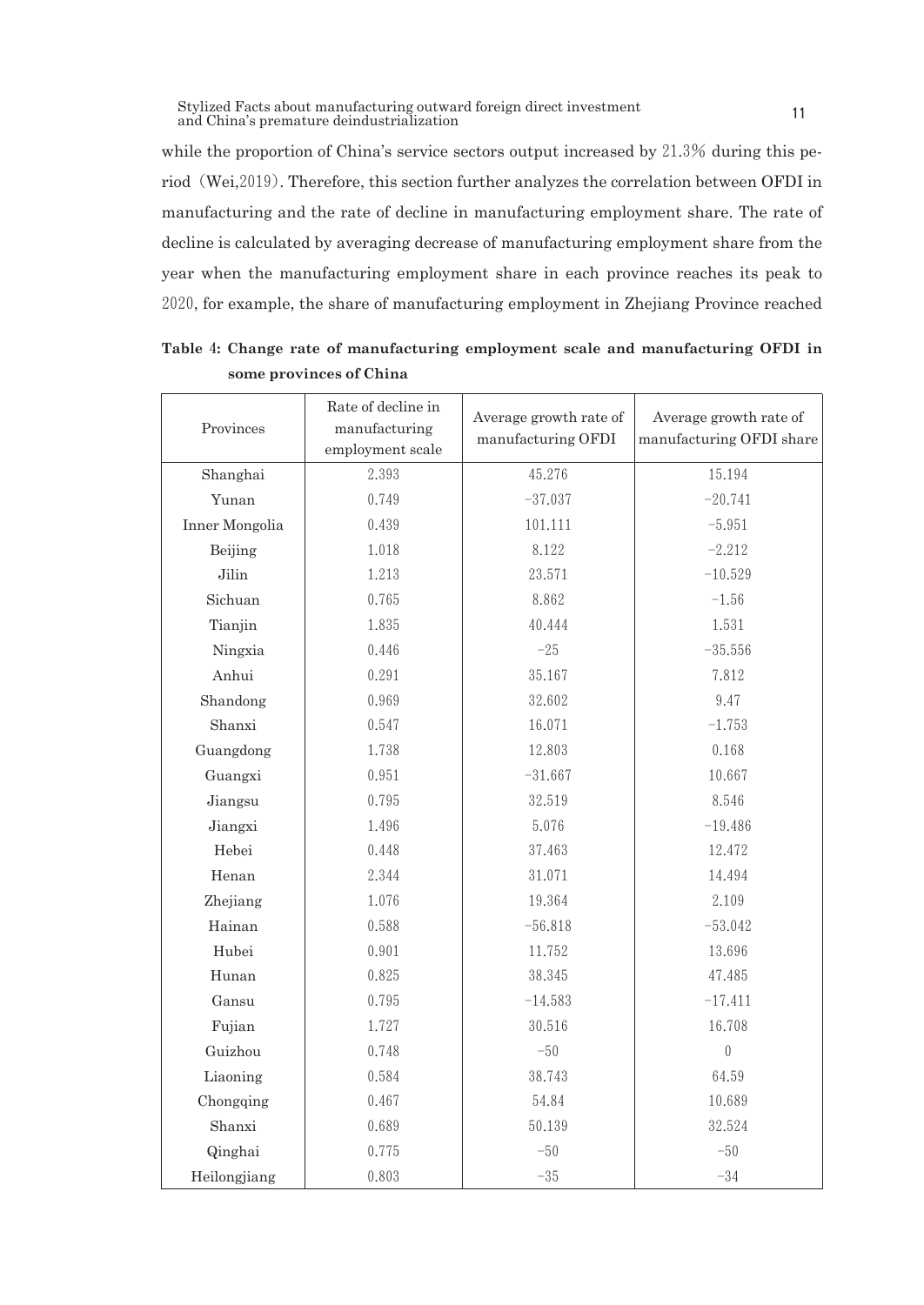a peak of  $43\%$  in 2008. By 2020, the share of manufacturing employment is about  $30\%$ , which means a decrease of  $13\%$  in 12 years. Therefore, the rate of decline in the scale of manufacturing employment in Zhejiang Province is 1.08% per year.

Table 4 lists the decline rate of manufacturing employment scale, manufacturing OFDI and its share in China's provinces. It can be seen from table 4 that Shanghai, Henan and Tianjin are the regions with the fastest decline in manufacturing employment scale and the regions with the smallest decline rate are Anhui, Inner Mongolia and Ningxia. Although, on average, the higher the level of economic development, the faster the reduction of manufacturing employment scale, the decline rate of manufacturing employment scale in some provinces such as Henan and Jilin is significantly higher.

Figures 7 and 8 are the scatter plot of the rate of decline in manufacturing employment with the average number of manufacturing OFDI and the average growth rate of manufacturing OFDI. It can be seen from the figures that both the manufacturing OFDI and its rate of increase are positively related to the scale of manufacturing employment, that is, the increase in the number of manufacturing OFDI will accelerate the process of deindustrialization.



**Figures**7**: Scatter plot of the rate of decline in manufacturing employment with the average number of manufacturing OFDI**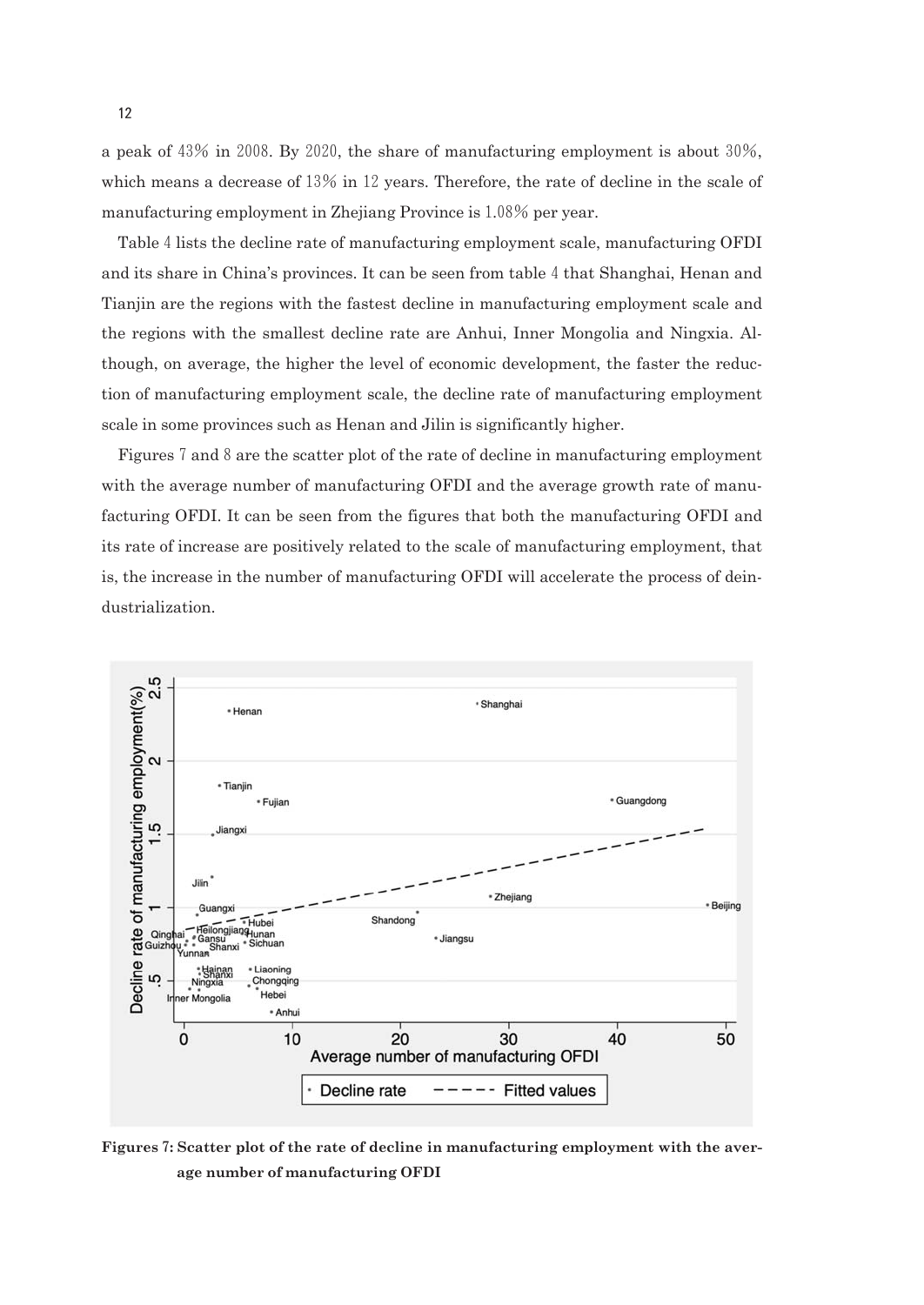

**Figures**8**: Scatter plot of the rate of decline in manufacturing employment with the average growth rate of manufacturing OFDI**



**Figure**9**: Scatter plot of the rate of decline in manufacturing employment with the average share of manufacturing OFDI**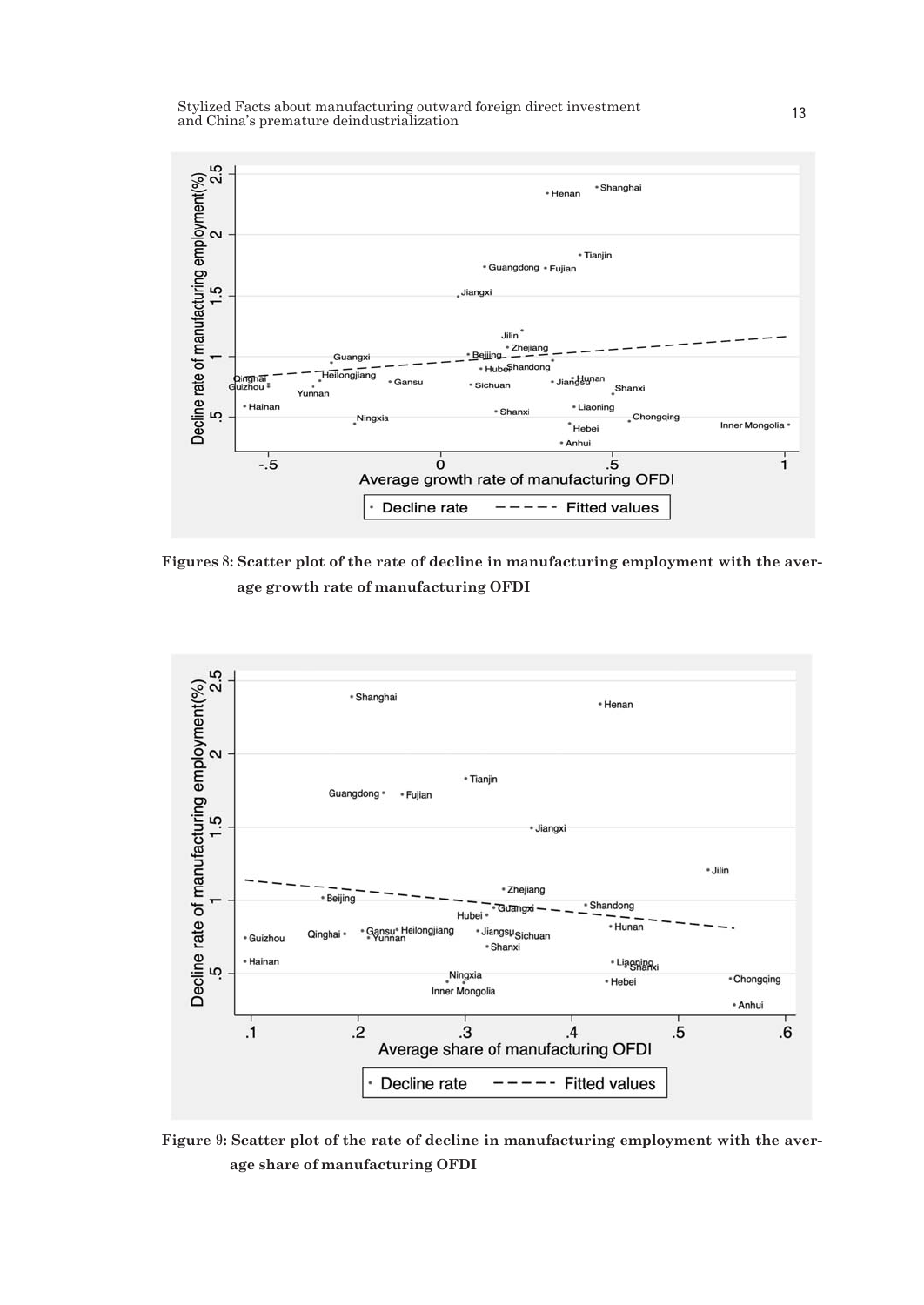Figures 9 and 10 are the scatter plot of the rate of decline in manufacturing employment with the average share of manufacturing OFDI and the average growth rate of manufacturing OFDI share. From the figures, we can find that although the scale of manufacturing employment and the share of manufacturing OFDI are negatively correlated, this may be due to the heterogeneity of industrialization level, however, it is positively correlated with the average growth rate of manufacturing OFDI share, which indicates that the faster the increase in manufacturing OFDI share, the faster the decline in manufacturing employment scale.



**Figure**10**: Scatter plot of the rate of decline in manufacturing employment with the average growth rate of manufacturing OFDI share**

### **Conclusion**

Rapid convergence on developing economies has historically required a well-developed and strong industrial sector. However, China as the largest developing country, it's industrial sector still has problems such as uneven development among regions and lack of core technologies, premature deindustrialization may restrict the sustainable development of China's industry and even the whole economy. In recent years, a growing number of Chinese manufacturing companies have invested overseas for the purpose of seeking technology and markets or reducing costs, however, the home country economic effects of